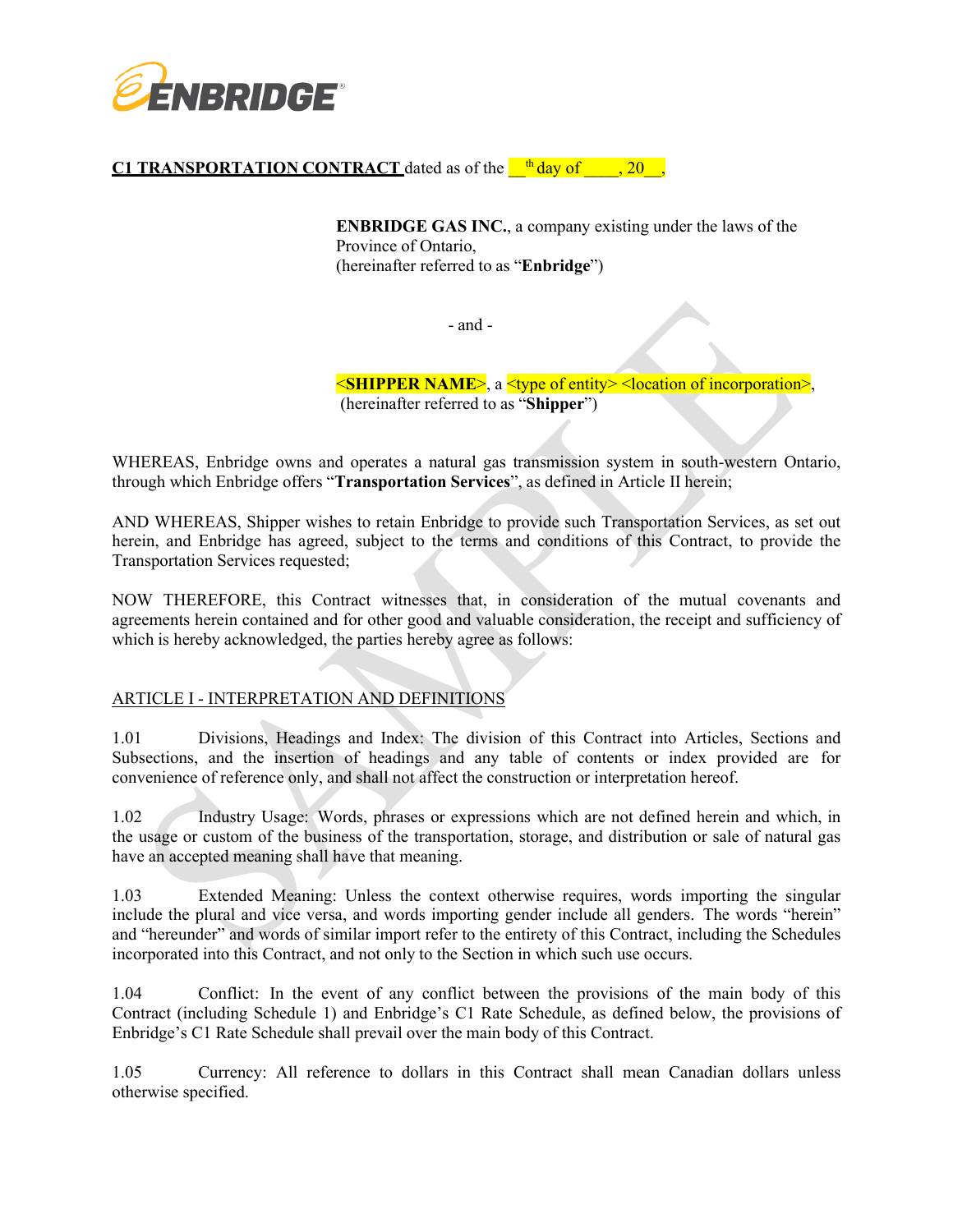

1.06 Schedules: Refers to the schedules attached hereto which are specifically included as part of this Contract, and include:

Schedule 1 – Contract Parameters

1.07 Rate Schedule: "**Enbridge's C1 Rate Schedule**" or the "**C1 Rate Schedule**" or "**C1**" shall mean Enbridge's C1 Rate Schedule, (including the Storage and Transportation Rates, Schedule "A 2010" (General Terms and Conditions), Schedule "B 2010" (Nominations), and Schedule "C 2010" (Receipt and Delivery Points and Pressures)), or such other replacement rate schedule which may be applicable to the Transportation Services provided hereunder as approved by the Ontario Energy Board, and shall apply hereto, as amended from time to time, and which is incorporated into this Contract pursuant to Section 5.03 hereof.

1.08 Measurements: Units set out in SI (metric) are the governing units for the purposes of this Contract. Units set out in Imperial measurement in parentheses beside their SI (metric) equivalent are for reference only and in the event of a conflict between SI (metric) and Imperial measurement herein, SI (metric) shall prevail.

# ARTICLE II - TRANSPORTATION SERVICES

2.01 Transportation Services: Enbridge shall, subject to the terms and conditions herein, transport Shipper's gas on Enbridge's system (the "**Transportation Services**"). Shipper agrees to the following upon nomination to Enbridge for the provision of the Transportation Services:

(a) Type of Transportation Service, Contract Demand, Receipt Points, Delivery Points and Transportation Service Paths, and Fuel Requirements shall be as set out in Schedule 1.

(b) Gas Transported by Enbridge:

- (i) Enbridge agrees, on any Day, and subject to Sections (b) ii) and (b) iii), to receive on Shipper's behalf at the Receipt Point, any quantity of gas which Shipper nominates and which Enbridge has authorized for Transportation Service and to deliver that quantity of gas to Shipper at the Delivery Point as per Shipper's nomination;
- (ii) Under no circumstances shall Enbridge be required to transport a quantity of gas in excess of the Contract Demand;
- (iii) Enbridge agrees that it shall, upon the request of Shipper, use reasonable efforts to transport gas in excess of the Contract Demand, as Authorized Overrun, on an interruptible basis, if applicable under Schedule 1 hereof; and
- (iv) Enbridge agrees that it shall, upon request of Shipper, use reasonable efforts to accommodate changes to either the Receipt Point or Delivery Point, after the Timely Nomination Cycle, on an interruptible basis.

2.02 Accounting for Transportation Services: All quantities of gas handled by Enbridge shall be accounted for on a daily basis.

2.03 Commingling: Enbridge shall have the right to commingle the quantity of gas referenced herein with gas owned by Enbridge or gas being stored and/or transported by Enbridge for third parties.

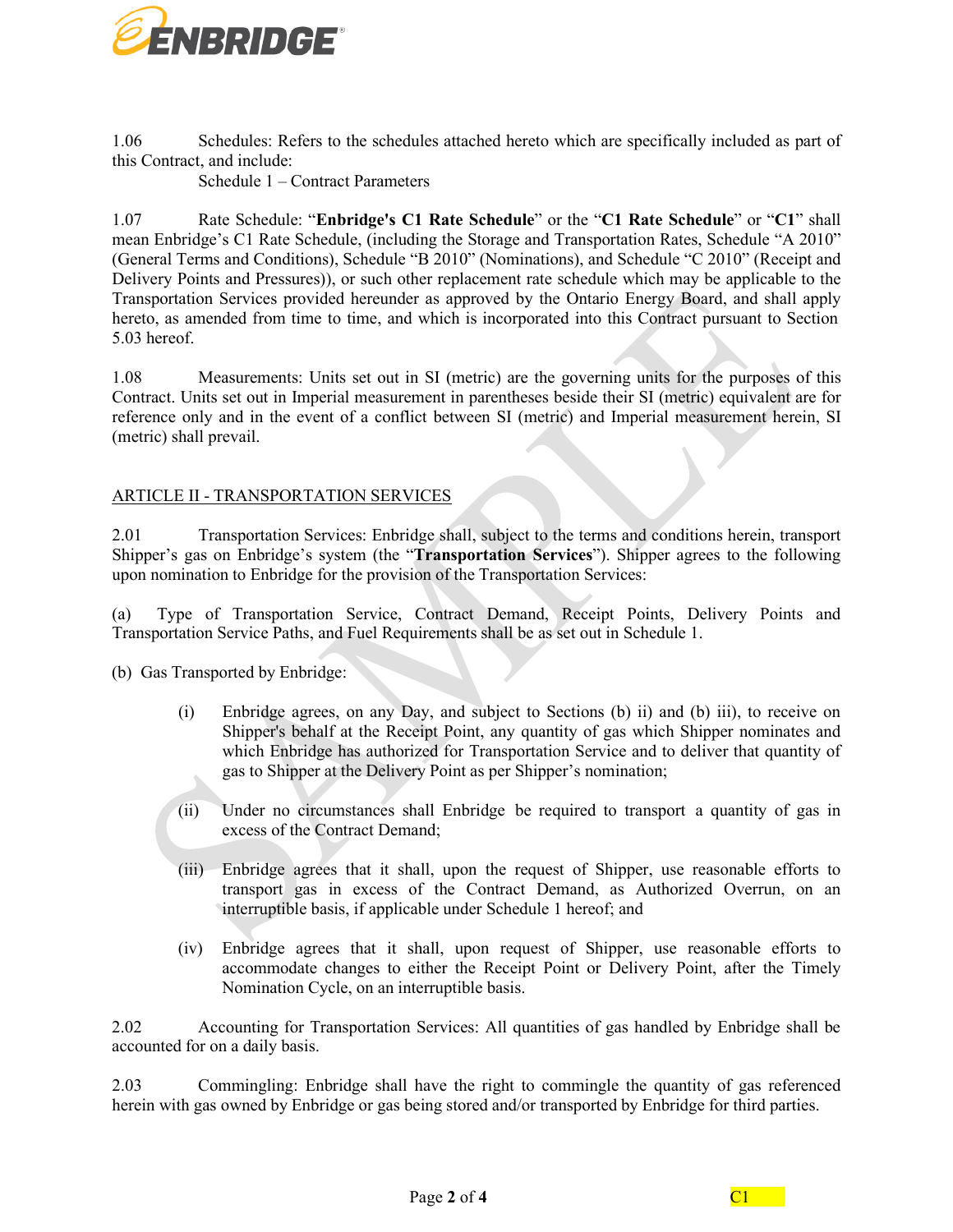

2.04 Imbalances: The parties hereto recognize that with respect to Section 2.01, on any Day, receipts of gas by Enbridge and deliveries of gas by Enbridge may not always be exactly equal, but each party shall cooperate with the other in order to balance as nearly as possible the quantities transacted on a daily basis, and any imbalances arising shall be allocated to the Facilitating Agreements and shall be subject to the respective terms and charges contained therein, and shall be resolved in a timely manner.

## ARTICLE III - CHARGES AND RATES

3.01 Except as otherwise stated herein in Schedule 1 hereof, the charges and rates to be billed by Enbridge and paid by Shipper for the Transportation Services provided under this Contract will be those specified in Enbridge's C1 Rate Schedule.

#### ARTICLE IV - NOMINATIONS

4.01 Transportation Services provided hereunder shall be in accordance with the prescribed nominations procedure as set out in Schedule "B 2010" of Enbridge's C1 Rate Schedule.

## ARTICLE V - MISCELLANEOUS PROVISIONS

5.01 Notices: All communications provided for or permitted hereunder shall be in writing, personally delivered to an officer or other responsible employee of the addressee or sent by registered mail, charges prepaid, or by facsimile or other means of recorded electronic communication, charges prepaid, to the applicable address or to such other address as either party hereto may from time to time designate to the other in such manner, provided that no communication shall be sent by mail pending any threatened, or during any actual, postal strike or other disruption of the postal service. Shipper contact information, as provided to Enbridge, shall be found on the secured portion of Enbridge's website (the secured portion of Enbridge's website is known as "*Enerline*"). Enbridge's contact information shall be displayed on the unsecured portion of Enbridge's website. Any communication personally delivered shall be deemed to have been validly and effectively received on the date of such delivery. Any communication so sent by facsimile or other means of electronic communication shall be deemed to have been validly and effectively received on the Business Day following the day on which it is sent. Any communication so sent by mail shall be deemed to have been validly and effectively received on the seventh Business Day following the day on which it is postmarked.

Notwithstanding the above, nominations shall be made by facsimile or other recorded electronic means, subject to execution of an agreement for use of *Enerline*, or such other agreement, satisfactory to Enbridge, and will be deemed to be received on the same Day and same time as sent. Each party may from time to time change its address for the purpose of this Section by giving notice of such change to the other party in accordance with this Section.

5.02 Law of Contract: Enbridge and Shipper agree that this Contract is made in the Province of Ontario and that, subject to Article X of the General Terms and Conditions, the courts of the Province of Ontario shall have exclusive jurisdiction in all matters contained herein. The parties further agree that this Contract shall be construed exclusively in accordance with the laws of the Province of Ontario.

5.03 Entire Contract: This Contract (including Schedule 1), all applicable rate schedules and price schedules, and any applicable Precedent Agreement constitutes the entire agreement between the parties

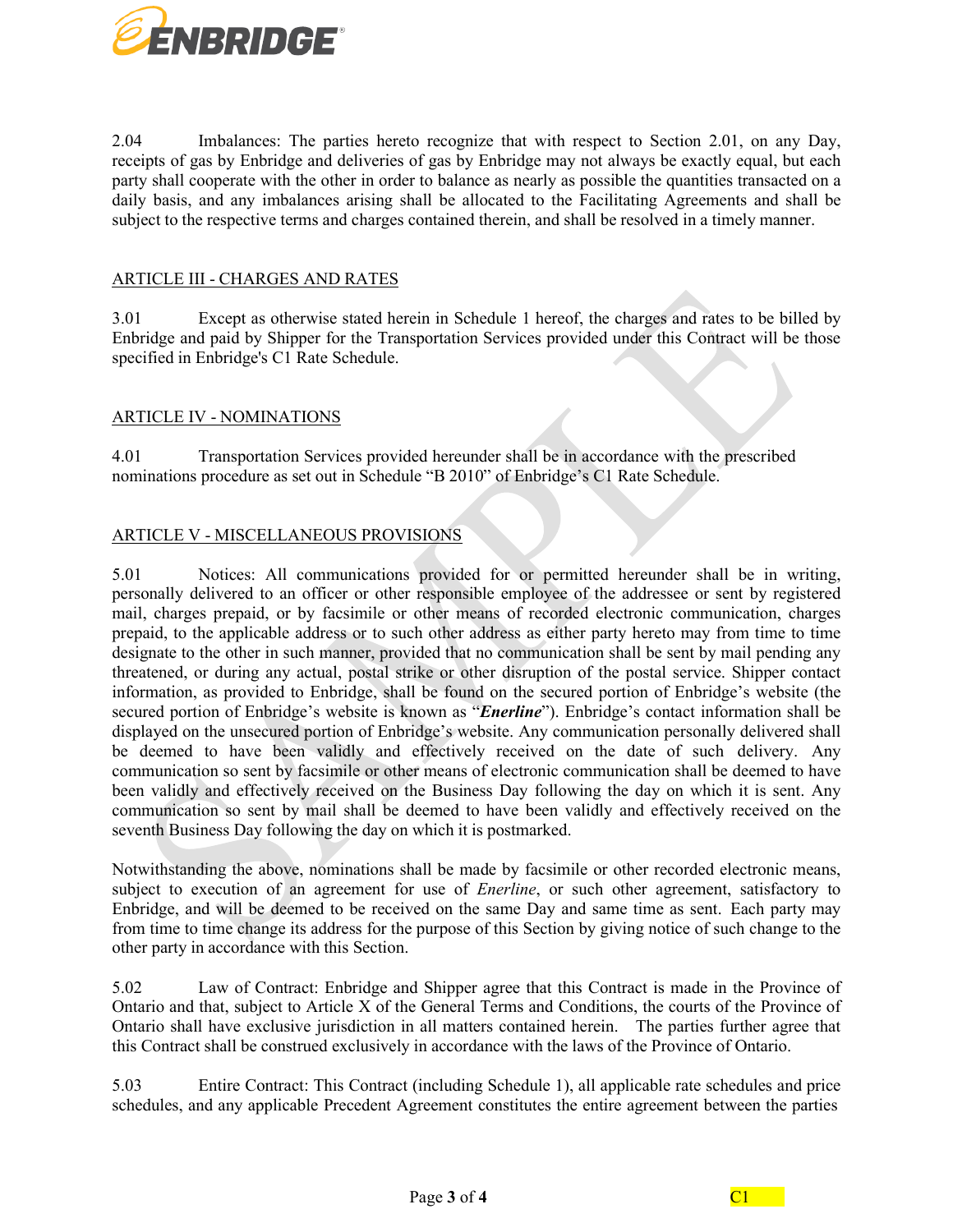

hereto pertaining to the subject matter hereof. This Contract supersedes any prior or contemporaneous agreements, understandings, negotiations or discussions, whether oral or written, of the parties in respect of the subject matter hereof.

5.04 Time of Essence: Time shall be of the essence hereof.

5.05 Counterparts: This Contract may be executed in any number of counterparts, each of which when so executed shall be deemed to be an original but all of which together shall constitute one and the same agreement. This Contract may be executed by facsimile or other electronic communication and this procedure shall be as effective as signing and delivering an original copy.

5.06 Severability: If any provision hereof is invalid or unenforceable in any jurisdiction, to the fullest extent permitted by law, (a) the other provisions hereof shall remain in full force and effect in such jurisdiction and shall be construed in order to carry out the intention of the parties as nearly as possible and (b) the invalidity or unenforceability of any provision hereof in any jurisdiction shall not affect the validity or enforceability of any provision in any other jurisdiction.

5.07 General Liability: The liability of the parties hereunder is limited to direct damages only and all other remedies or damages are waived. In no event shall either party be liable for consequential, incidental, punitive, or indirect damages, in tort, contract or otherwise.

THIS CONTRACT SHALL BE BINDING UPON and shall enure to the benefit of the parties hereto and their respective successors and permitted and lawful assigns.

IN WITNESS WHEREOF this Contract has been properly executed by the parties hereto by their duly authorized officers as of the date first above written.

| <b><shipper name=""></shipper></b><br>Authorized Signatory | <b>ENBRIDGE GAS INC.</b><br>Authorized Signatory |
|------------------------------------------------------------|--------------------------------------------------|
| By:                                                        | By:                                              |
| Title:                                                     | Title:                                           |
|                                                            |                                                  |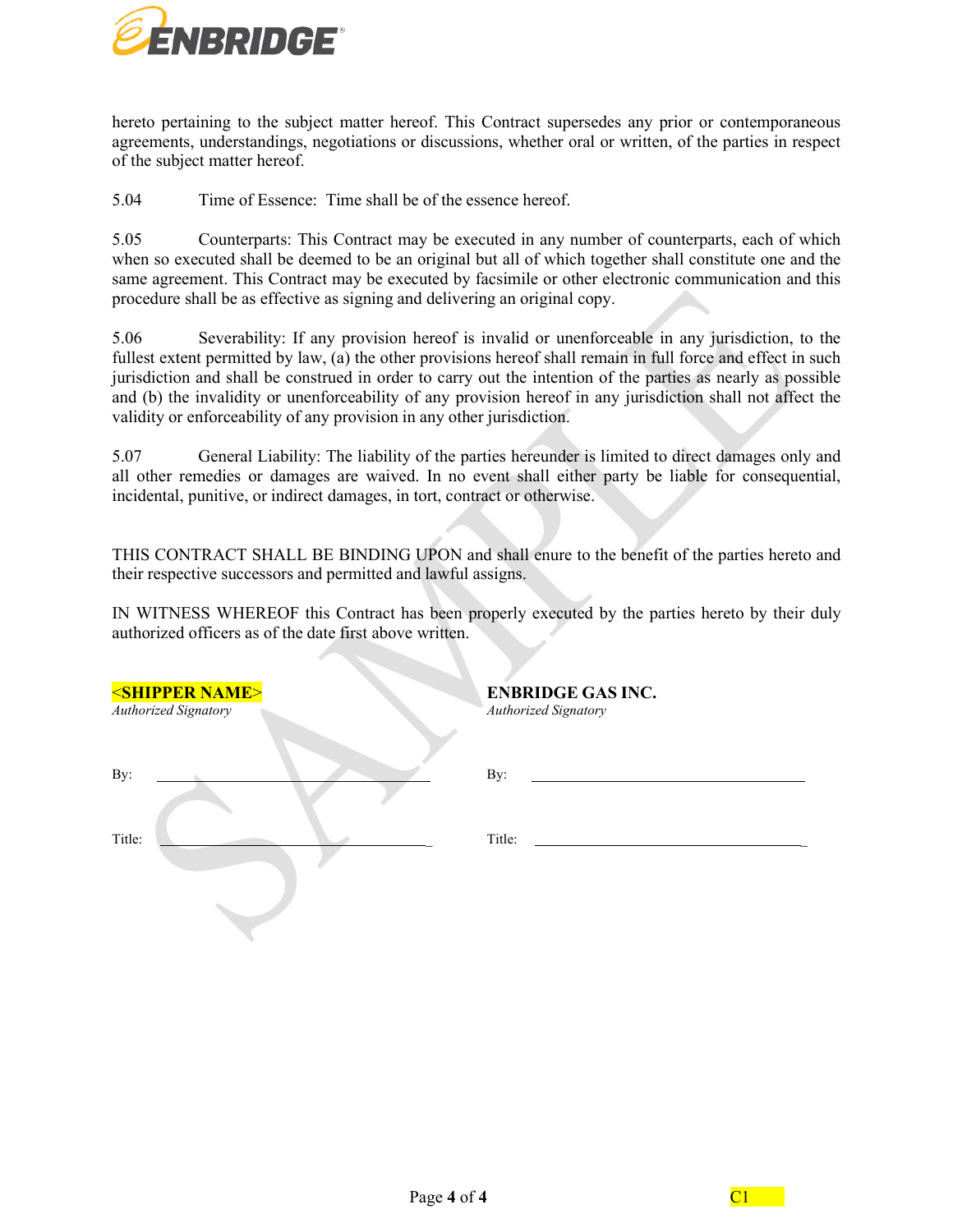

SCHEDULE 1 Page **1** of 2  $C1$ 

# **CONTRACT PARAMETERS**

**Type of Transportation Service (as defined in Article I of Schedule "A 2010")**

Please check one: Firm  $\begin{bmatrix} 1 \\ 1 \end{bmatrix}$  Interruptible  $\begin{bmatrix} 1 \\ 1 \end{bmatrix}$ 

## **Contract Demand**

Enbridge shall transport a quantity of gas, on any one Day, of up to  $\leq$ QUANTITY> GJ ( $\leq$ converted QUANTITY> MMBtu) (the "**Contract Demand**").

## **Receipt Points, Delivery Points and Transportation Services Paths**

A "**Receipt Point**", as noted in the chart below, shall mean the point where Enbridge shall receive gas from Shipper on a firm basis and a "**Delivery Point**", as noted in the chart below, shall mean the point where Enbridge shall deliver gas to Shipper on a firm basis, which points are more particularly described in the C1 Rate Schedule.

The Transportation Services are available for the following paths:

| Path | <b>Receipt Point(s)</b>                        | <b>Delivery Point(s)</b> |
|------|------------------------------------------------|--------------------------|
|      | <point:< th=""><th><b>POINT</b></th></point:<> | <b>POINT</b>             |
|      | PONT                                           | <b>POINT</b>             |

## **Fuel Requirements**

Please check one: Shipper provides fuel  $\begin{bmatrix} 1 \end{bmatrix}$  OR Enbridge provides fuel  $\begin{bmatrix} 1 \end{bmatrix}$ 

In the event Shipper provides fuel, Shipper shall provide the fuel requirements as per the C1 Rate Schedule based on the Authorized Quantity.

## **Term**

This Contract shall be effective as of the date of execution hereof; however, the obligations, terms and conditions for the Transportation Services herein shall commence on the later of:

- $\bullet \quad \leq$ DATE $\geq$ ; and
- the day following the date that all of the conditions precedent set out in Article XXI of Schedule "A 2010" of Enbridge's C1 Rate Schedule have been satisfied or waived by the party entitled to the benefit thereof;

*where applicable for Expansion Facilities or Precedent Agreement:*